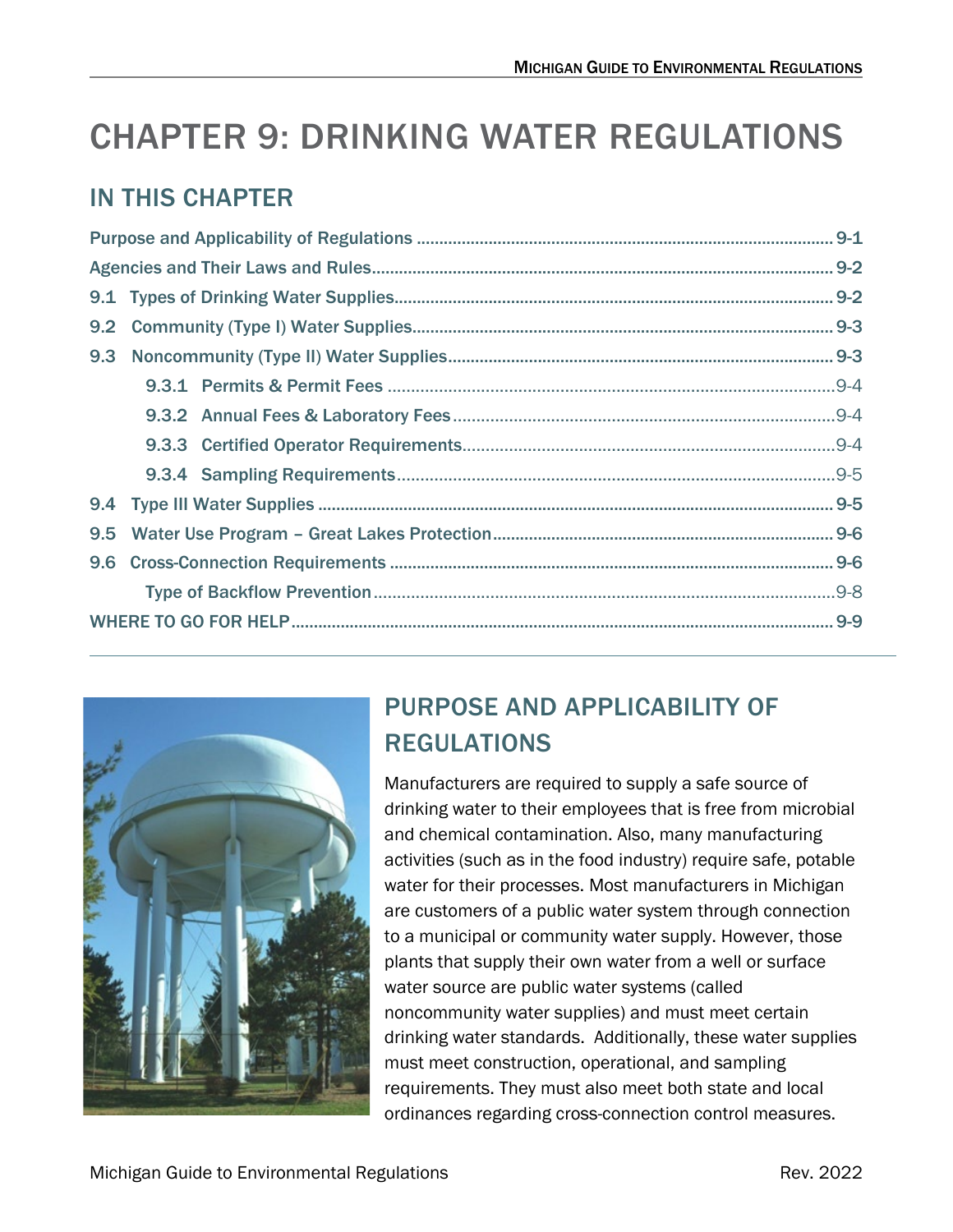Generally, customers who buy water from a community water supply (e.g. the City of Detroit or Grand Rapids) do not have sampling requirements; however, manufacturing complexes that inject chemicals into purchased water or use the water for certain purposes, such as food manufacturing, may have additional requirements. Those requirements are the responsibility of the water supplier. The cross-connection section of this chapter is useful for the protection of your employees [\(Chapter 9.6\)](#page-5-0).

# <span id="page-1-0"></span>AGENCIES AND THEIR LAWS AND RULES

In 1974, the U.S. Congress passed the Safe Drinking Water Act. This act gave the U.S. Environmental Protection Agency (U.S. EPA) responsibility for establishing and enforcing drinking water standards nationwide. The Michigan Safe Drinking Water Act, Public Act 399, as amended, (Act 399) was enacted in 1976 and enables the Michigan Department of Environment, Great Lakes, and Energy (EGLE) to maintain direct control over the public drinking water program in the state.

Community, or Type I, public water supplies serve 25 or more residents or 15 or more living units year-round. These water systems are regulated directly by EGLE staff. Noncommunity, or Type II, public water supplies serve 25 persons or more at least 60 days per year, at facilities such as factories, schools, restaurants, campgrounds, churches, etc. (A service connection is defined as "a direct connection from a distribution water main to a living unit or other site to provide water for drinking or household purposes.") EGLE contracts with local health departments to provide technical assistance and administer the noncommunity water supply regulations. Local health departments also provide services for public water supplies that serve less than 25 persons (Type III supplies).

In addition to requirements specific to public water supplies outlined in Act 399, water well construction standards are regulated by Part 127 (Water Supply and Sewer Systems) of the Public Health Code, Public Act 368 of 1978, as amended (Act 368), and Administrative Rules, as amended. Also, when a well is constructed to obtain water to be used solely in a manufacturing process and not for any drinking or sanitary purposes, it is regulated under Part 127. Some examples of this include non-contact cooling water, paper and pulp manufacturing, and certain fabrication operations.

# <span id="page-1-1"></span>9.1 TYPES OF DRINKING WATER SUPPLIES

There are three types of public water supplies defined in the state of Michigan:

- 1. Community (Type I) Water Supplies
- 2. Noncommunity (Type II) Water Supplies
- 3. Type III Water Supplies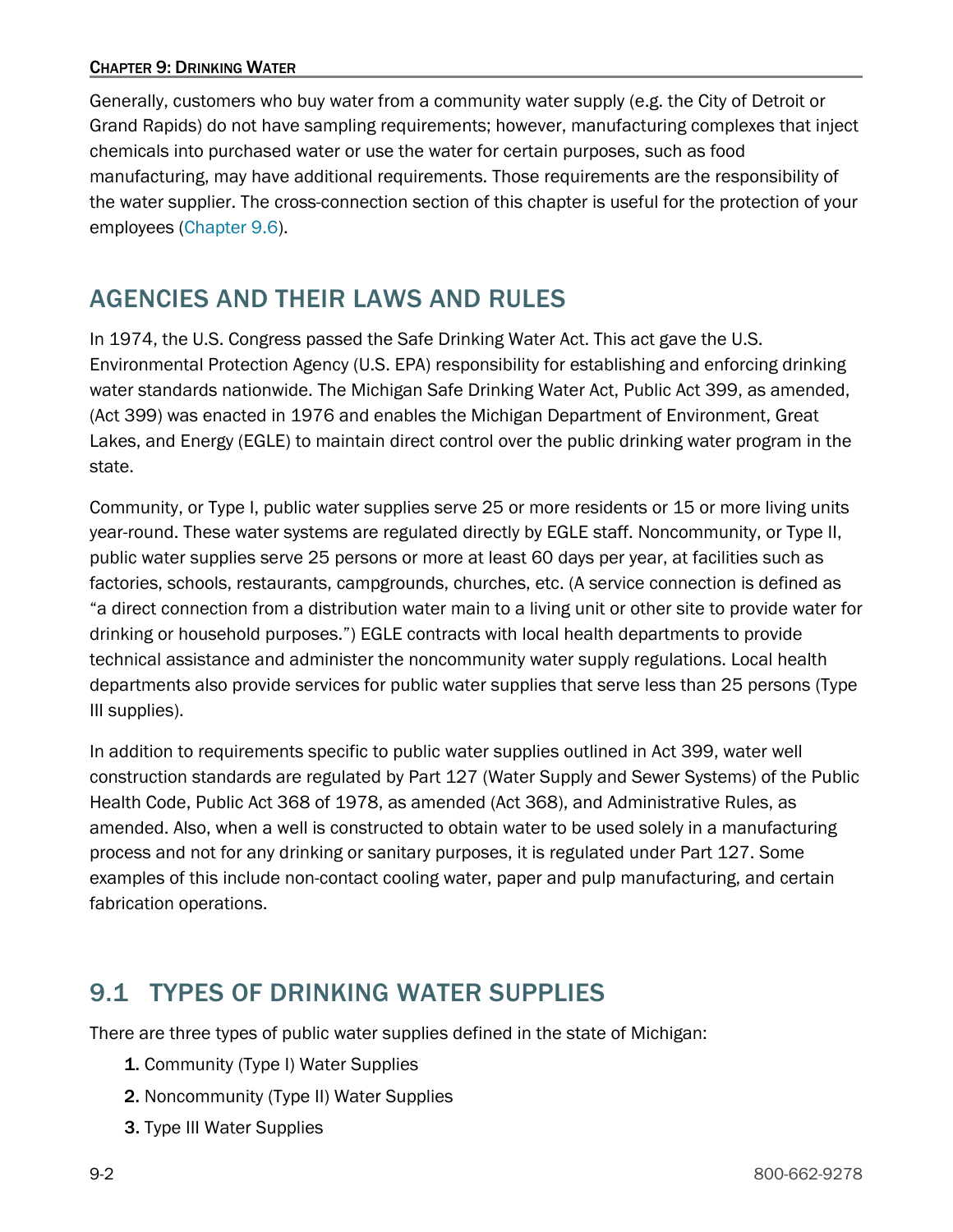

# <span id="page-2-0"></span>9.2 COMMUNITY (TYPE I) WATER SUPPLIES

Community (Type I) water supplies provide year-round service to 15 or more LIVING units or 25 or more RESIDENTS. Examples include municipal water systems, apartment complexes, manufactured housing communities and subdivisions on their own water source. Source water for community supplies may be obtained from treating surface water or from groundwater wells. Generally, manufacturers are customers of Type I community water supplies and as such, do not have jurisdiction over the supply itself, just their own distribution systems. A water quality report (Consumer Confidence Report) is prepared by community water supplies annually; contact your local water utility for a copy. A manufacturer that is a customer of a municipal or community water system may have obligations regarding cross-connection control. The supplier of water has local jurisdiction regarding this issue. More information on [community water supply](https://www.michigan.gov/egle/about/organization/drinking-water-and-environmental-health/community-water-supply) is available at [Michigan.gov/CommunityWaterSupply](https://www.michigan.gov/egle/about/organization/drinking-water-and-environmental-health/community-water-supply). If your facility is a customer of a community water supply system, review [Chapter 9.6 r](#page-5-0)elated to cross-connections.

# <span id="page-2-1"></span>9.3 NONCOMMUNITY (TYPE II) WATER SUPPLIES

Noncommunity (Type II) water supplies provide service to 15 or more SERVICE CONNECTIONS or 25 or more INDIVIDUALS on an average daily basis of at least 60 DAYS OUT OF THE YEAR. Examples are schools, restaurants, industries, campgrounds, etc., which are on their own water supply, such as a well. Treated surface water meeting safe drinking water standards may also be a source of water for a noncommunity supply. Manufacturers may be Type II water supplies on their own supply or may be connected to a well serving more than one customer, such as a well that serves an industrial complex with more than one business in it.The [local health department](https://www.michigan.gov/mdhhs/inside-mdhhs/county-offices/lhd) performs sanitary surveys of Type II water supplies at least once every five years. Noncommunity supplies are required to sample routinely, meet drinking water standards, and maintain their water systems in a sanitary condition in accordance with Act 399. If your facility has a Type II water supply, also see [Chapter 9.6 r](#page-5-0)elated to cross-connections.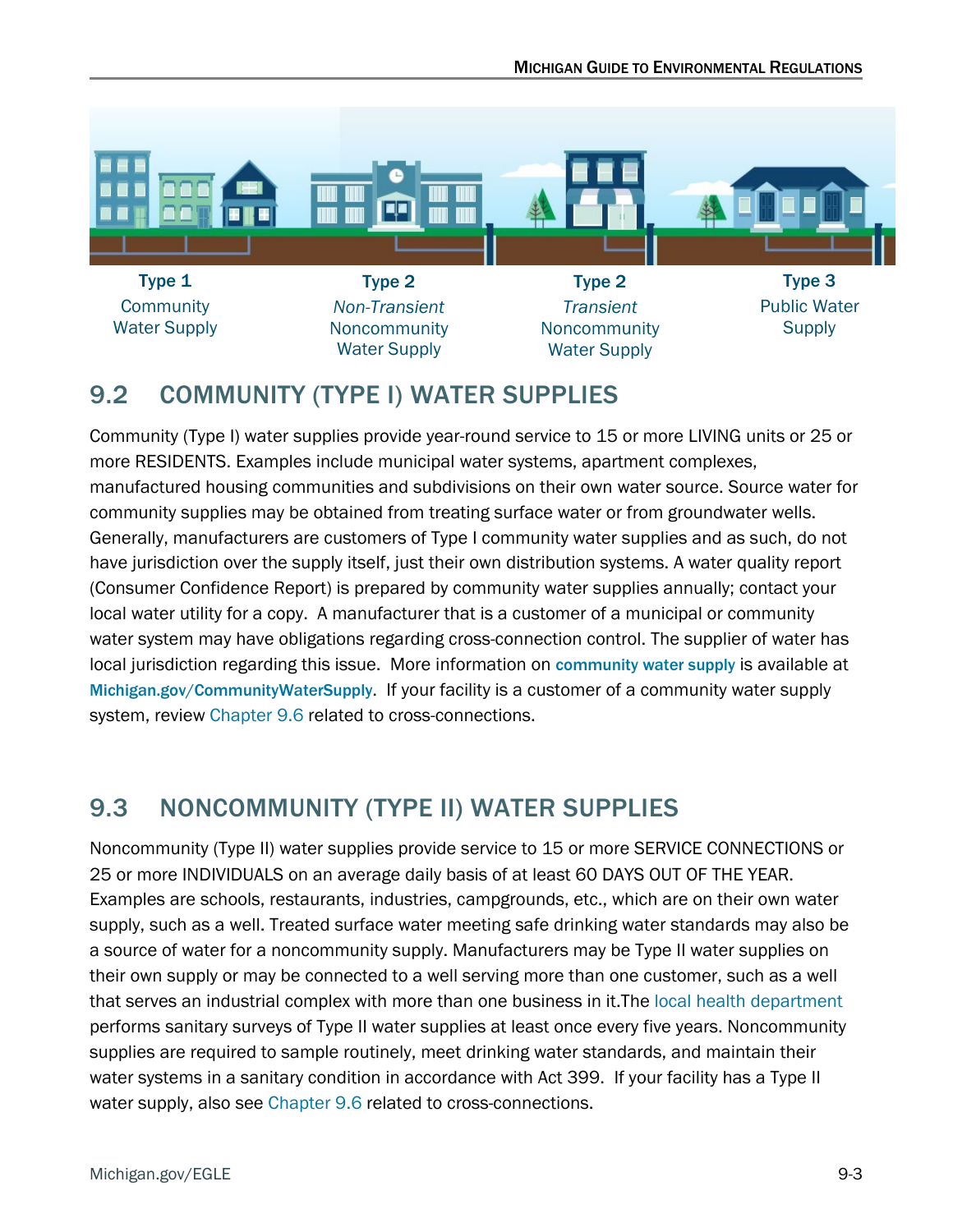Type II noncommunity supplies fall under two categories:

- A transient noncommunity water supply is one that serves at least 15 service connections or at least 25 people on an average daily basis for at least 60 days out of the year. Examples include campgrounds, highway rest areas, and churches.
- A nontransient noncommunity water supply is one that routinely serves the same 25 or more people daily at least six months out of the year. Examples include factories, schools, or other businesses that employ 25 persons or more.

Visit [Michigan.gov/NoncommunityWaterSupply](http://www.michigan.gov/NoncommunityWaterSupply) for more information about noncommunity water supplies and how to locate your health department.

# <span id="page-3-0"></span>9.3.1 PERMITS & PERMIT FEES

Construction permits for Type II water supplies must be issued by the local health department for the county. Construction details and a site plan must be included with the application. Permit fees for Type II noncommunity water supplies are set by the local health department issuing the permit. These fees vary. Certain industrial processes may require water that has been treated to remove hardness, iron, or for other reasons. The installation of premise plumbing treatment can lead to additional monitoring and reporting requirements and could have additional impacts that should be assessed ahead of installation. A permit maybe required for the installation of the treament equipment. For more informaiton on when a permit is required, contact your local health department.

## <span id="page-3-1"></span>9.3.2 ANNUAL FEES & LABORATORY FEES

Noncommunity supplies are required to pay an annual fee assessed by October 1 each year based upon their status as a transient or nontransient noncommunity public water supply. The fee is due by November 30 each year. The owner of the water supply is also responsible for payment of any laboratory fees for testing of required water samples.

#### <span id="page-3-2"></span>9.3.3 CERTIFIED OPERATOR REQUIREMENTS

An operator must be certified in the classification designated by Act 399 if they are in charge of a treatment system necessary for public health reasons at any Type II noncommunity water supply, or a distribution system at a Type II nontransient noncommunity water supply. "Treatment" is defined as a technology that is employed by a public water supply for the control of the chemical, physical, biological, or radiological characteristics of the water supply. A "distribution system" is composed of components where water is distributed and used for drinking/household purposes. The components may include piping, fixtures, transmission mains, pumps, storage tanks, etc.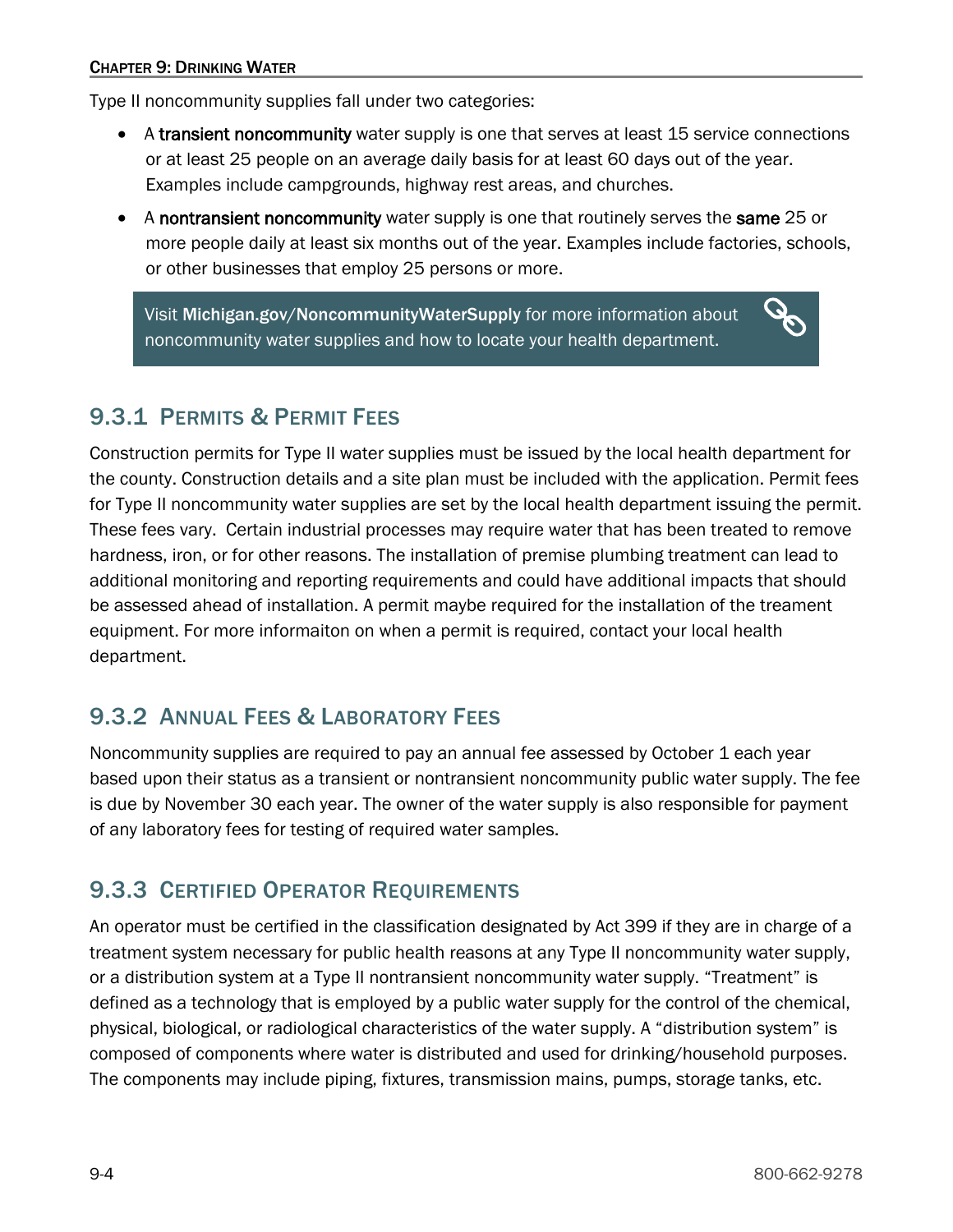As of December 8, 2002, all nontransient noncommunity water systems are required to have a certified operator. The certification by EGLE is based on the operator's qualifications, experience, a written examination, and a laboratory examination in some cases. Noncommunity water supply operators are certified based on a written or oral examination and may have to demonstrate knowledge of the operation of the treatment and monitoring equipment.

For more information about the Operator Training and Certification Program, visit [Michigan.gov/EGLEOperatorTraining.](https://www.michigan.gov/egle/about/organization/drinking-water-and-environmental-health/drinking-water-operator-certification)



#### <span id="page-4-0"></span>9.3.4 SAMPLING REQUIREMENTS

Type II noncommunity water supplies must all sample for coliform bacteria and nitrates/nitrites; however, the nontransient supplies must also sample for metals, cyanide, arsenic, volatile organic compounds, synthetic organic compounds, lead, and copper. Other sampling requirements may apply if certain treatment technologies are used, such as corrosion control systems. Sampling requirements are based upon which category the water supply falls under, and the sampling frequency is determined by the local health department based on inspection results, water quality, population served, and sampling history. The laboratories used by the supply must be certified by the state for the components being tested.

# <span id="page-4-1"></span>9.4 TYPE III WATER SUPPLIES

Type III public water supplies are regulated by local health departments under both Act 399 and Part 127 of Act 368. A Type III supplier must comply with all applicable state and local plumbing codes, as well as any local codes regarding water supplies. The supply must meet minimum construction standards outlined in Part 127 but may be required to meet more stringent construction and/or sampling requirements based upon site specific conditions, such as groundwater contamination, geologic conditions, etc.

Permits for Type III water supplies and those wells providing only process water for manufacturing are obtained from the local health department. Permit fees for Type III public water supplies, or wells providing processing water only, are set by the local health department or other agency having jurisdiction over issue of well permits in that county. The owner of the water supply is responsible for any sampling fees.

<span id="page-4-2"></span>Unless otherwise specified by the local health department or other agency having jurisdiction, Type III water supplies and process water wells are not required to routinely submit water samples. Type III water supplies are not required to have a certified operator.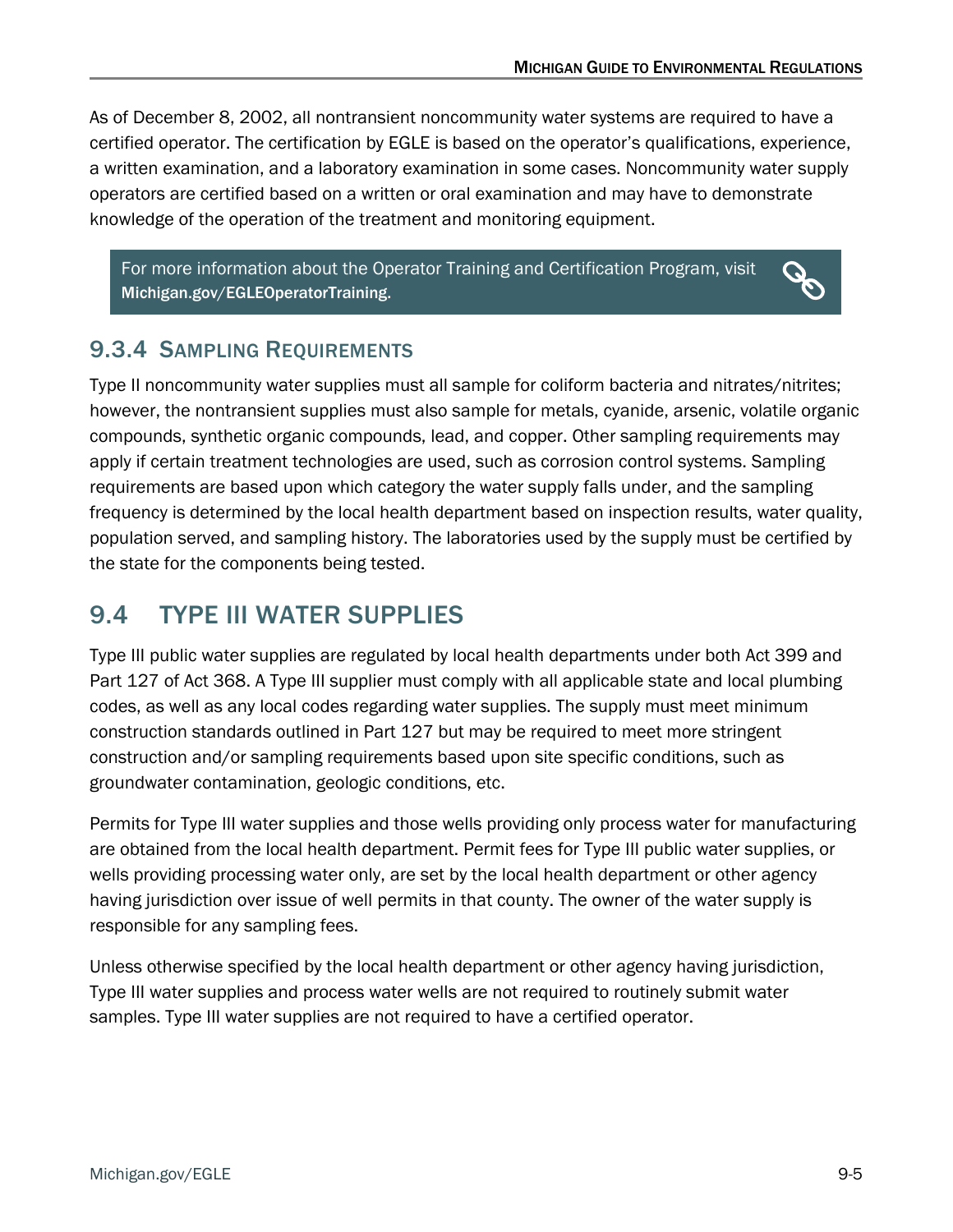# 9.5 WATER USE PROGRAM – GREAT LAKES PROTECTION

Part 327 of Michigan's Act 451 provides a regulatory structure for the principles of the Great Lakes-St. Lawrence River Basin Water Resources Compact. This Compact requires all Great Lakes states to implement a program to protect, conserve, and manage all water dependent on the natural resources of the Great Lakes Basin. Part 327 provides an environmental baseline for managing water resources in a more integrated manner, and strengthens the legal basis for opposing unwarranted diversions of Great Lakes water. Preservation of local streamflow is the environmental standard by which Michigan manages its waters of the Great Lakes Basin. Each stream segment in the state has statutory limits of allowable streamflow reduction resulting from water withdrawals.

The Water Use Program is responsible for registering Large Quantity Withdrawals (LQW), collecting annual water use data, making determinations on the potential impacts to the water resources as a result of a proposed withdrawal, and issuing water withdrawal permits.

A facility with 70 gallons per minute or more in total pump capacity is a LQW and is subject to water use reporting requirements. Annual water use reports must be provided to EGLE by April 1 of each year on a form provided by EGLE. A \$200 annual fee must accompany the report. New or increased withdrawals at a capacity of 70 gallons per minute or more must be registered and approved by EGLE prior to beginning the withdrawal.

The Water Withdrawal Assessment Tool [\(](http://www.deq.state.mi.us/wwat)[www.deq.state.mi.us/wwat](http://www.deq.state.mi.us/wwat)) is provided by the Water Use Program for property owners to apply for authorization of a new LQW. It is the first step in assessing the impact of a proposed withdrawal on nearby streams and rivers, and can either provide instant authorization, or if necessary, begin a site-specific review process by which the Water Use Program determines if the proposed withdrawal can comply with the law.

# 9.6 CROSS-CONNECTION REQUIREMENTS

<span id="page-5-0"></span>A cross-connection is a connection or arrangement of piping or appurtenances (fixtures, fittings, or equipment) through which a backflow into the potable water supply may occur. It is the responsibility of water utility customers or public water supply owners to comply with all cross-connection control regulations in their area or municipality. No cross-connections are allowed between a public water supply and a secondary water source, such as a well. Examples of cross-connections include submerged inlets, such as unapproved ball cock assemblies in toilet tanks; unprotected connections between the water supply



Typical Cross-Connection - Submerged Inlet

and a boiler containing additives; or piping submerged in a tank or vessel which may contain a contaminant, such as a mixing or electroplating tank.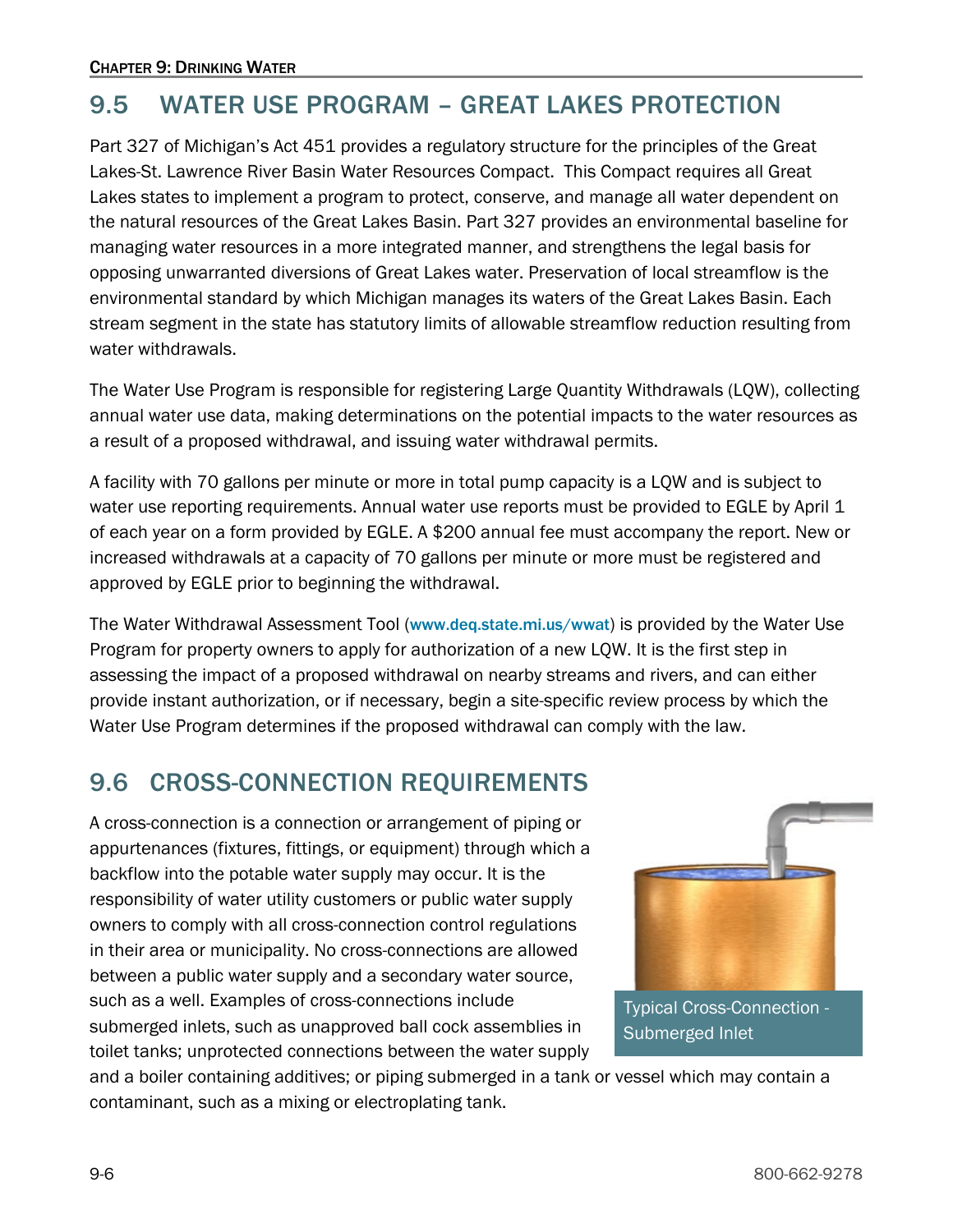

Act 399 states that "a connection with a public water supply system shall comply with existing laws, ordinances, and rules including: (a) The state plumbing act, 2002 PA 733, MCL 338-3511 to 338- 3569, [and] (b) Local ordinances or rules providing acceptable protection against cross connections." Public water supplies are required to develop a comprehensive control program for the elimination and prevention of all crossconnections.

The program should include a time scheduled for inspection and reinspection of all water utility

customers' premises for possible connections, including manufacturing sites. This periodic inspection is to "ascertain if safe air gaps or required backflow preventers are in place." The inspection may include testing of certain backflow prevention assemblies, such as a reduced pressure principle backflow assembly, etc. A manufacturer or commercial establishment may be responsible for having such devices in its facility tested on a periodic basis. A user of a public water supply must also have written approval from the water utility or the agency having jurisdiction over the water supply of any proposed corrective action or protective device before using or installing it. During an inspection of the water supply, if cross-connections are identified, a compliance schedule may be established depending upon the degree of hazard and the time required to obtain and install equipment.

If a cross-connection has not been corrected within a reasonable period, the distribution system of the customer may be disconnected from the public water supply in such a way that it cannot be connected by any unauthorized person. When a secondary water source is used in addition to a public water supply, any exposed public water supply and secondary water piping shall be identified by distinguishing colors or tags and maintained so that each pipe may be traced easily in its entirety. There can be no connections between the two distribution systems.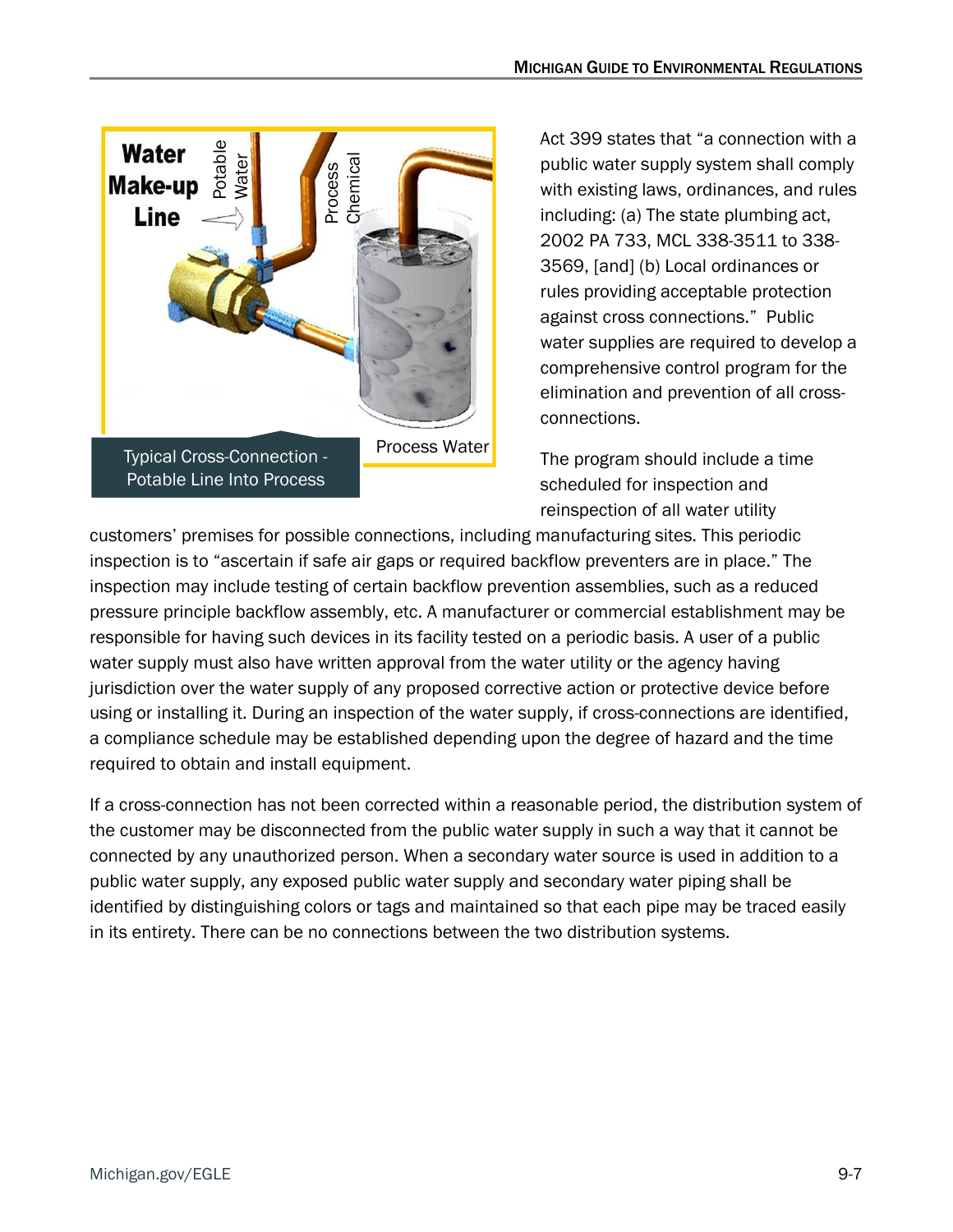#### <span id="page-7-0"></span>TYPE OF BACKFLOW PREVENTION

The reduced pressure principle backflow preventer is an arrangement of spring loaded check valves designed to prevent the backflow of water. If the pressure within the public water supply system becomes less than the in-plant system (that going in becomes less that the pressure going out), the normal direction of flow through the backflow preventer would tend to reverse, causing a series of two check valves to restrict the flow of any water back into the public water supply system

Reduced Pressure Principle Assembly (RP)



Learn more about cross-connections, along with the methods and equipment used to eliminate them, by taking EGLE's annual Cross-Connection Seminar offered through the [Drinking Water Operator Training and Certification](http://www.michigan.gov/deq/0,1607,7-135-3308_3333_4171-10155--,00.html)  [programs](http://www.michigan.gov/deq/0,1607,7-135-3308_3333_4171-10155--,00.html). Visit [Michigan.gov/EGLEOperatorTraining](https://www.michigan.gov/egle/about/organization/drinking-water-and-environmental-health/drinking-water-operator-certification).